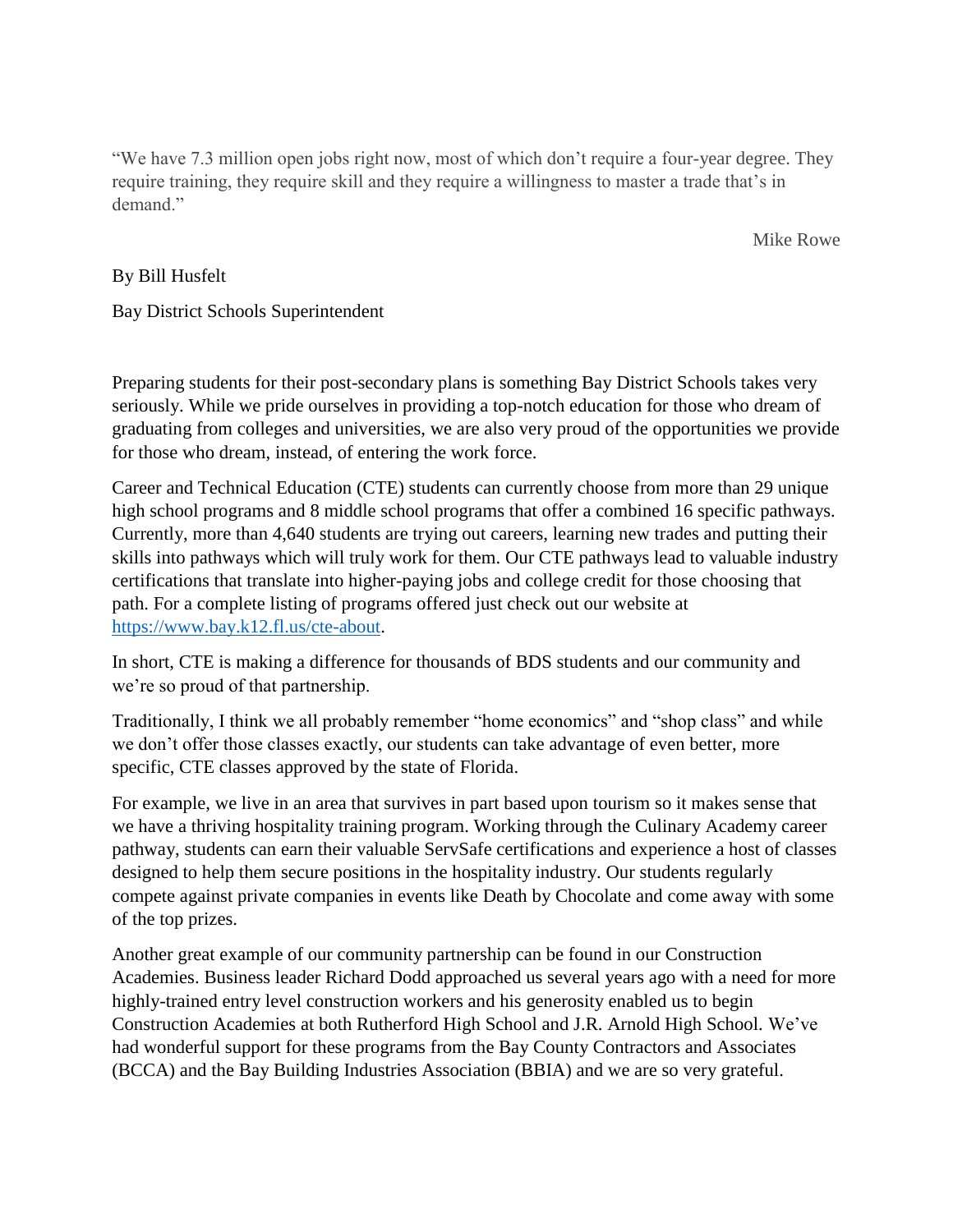Students in those programs are learning valuable construction-related skills and have the opportunity to put those skills to good use by providing products for our community like free little libraries, pop up pantries, bird houses and buddy benches for area elementary schools.

Recently, we were able to add a heavy equipment focus to the program at Arnold and we look forward to providing state-of-the-art simulator-based training to hundreds of students who are interested in these high-paying jobs. A partnership with Eastern Shipbuilding led to the very recent addition of a welding lab for the Rutherford program and students there can matriculate into the welding program at Haney Technical College after graduation.

Those construction pathways also offer students a virtually seamless transition into the electrical trade programs currently offered at Haney Technical College. We would love to add an HVAC pathway for students as well but need a qualified instructor.

And that's a perfect segue into what our students really need!

We need qualified, interested and interesting instructors who want to teach "the trades" to our students. Unfortunately, we cannot lure technicians away from their fields with our salaries but our CTE program growth is directly linked to the number of qualified instructors we have on staff (full-time or part-time).

Certainly not every tradesman, or woman, would make a perfect teacher but I am confident there are people in our community who could make that transition (on a part-time basis) and who could teach the next generation the skills they need to be successful. There really isn't a nobler calling than giving back to our children and while the people who do so may never be rich in terms of dollars and cents, their lives are definitely enriched by having forged meaningful connections with students.

If all of the businesses in our community would commit to providing us with technical support and qualified instructors there's no limit to the partnerships we could forge and the programs we could offer our students. Unfortunately, that's not the case currently but I certainly wish the business community could see the potential here. The more highly-trained workforce ready graduates we have, the more our community's labor pool will grow which is something surely all of us can get behind. And increased training and opportunities for advancement make it more likely that our graduates will choose to stay in Bay County to raise their own families and pursue their own career dreams.

The problem is, how do we attract these qualified and experienced tradesmen and women and ask them to leave their high-paying jobs to come and teach students so those students can go back out into the working world and make more than our teachers? If there's a lure I am missing, please let me know because we need these people desperately! There's not a trade out there that students aren't interested in and there's not a CTE pathway that we wouldn't consider putting into our schools if we could find people willing to teach.

We would love to offer dual-enrolled Airframe Mechanics so students can continue their studies at Haney Technical College, for example, but we don't currently have an instructor for that